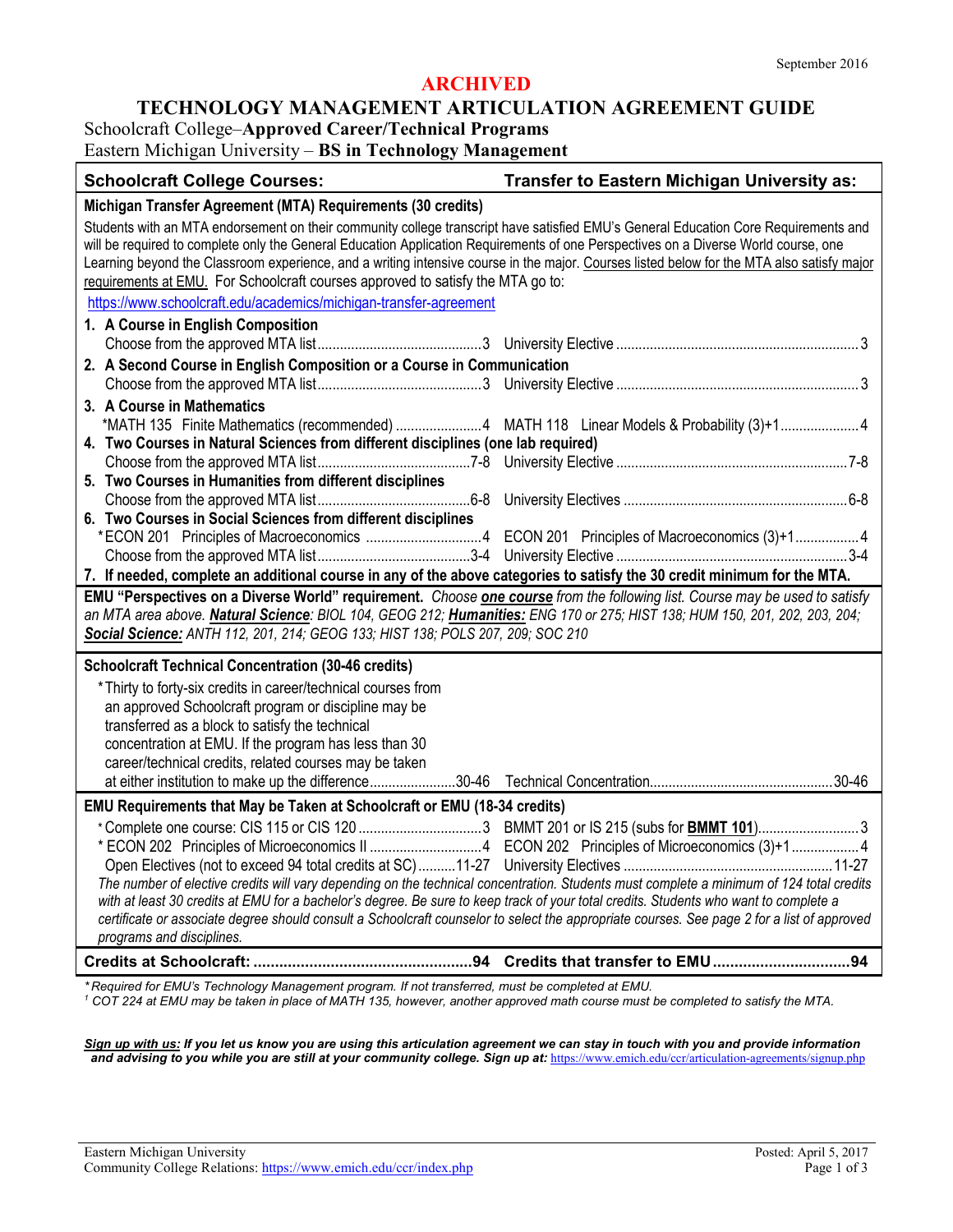## **ARCHIVED**

# **TECHNOLOGY MANAGEMENT ARTICULATION AGREEMENT GUIDE** Schoolcraft College–**Approved Career/Technical Programs** Eastern Michigan University – **BS in Technology Management**

| <b>Completion of Technology Management Program</b>                                                                                                                                                                                                                                                                                                                                                                                                                                                                                                                                                                                                                                                                                                                                                                                                                                                                                                                                                                                                                                                                                                                                                                                                                                                                                                                                                                                                                              |                                                                                                                                                                                                                                                                                                                                                                                                                                                                                                                                                                                                                                                                                                                                                                                                                                                                                                                                                                                                                                                   |
|---------------------------------------------------------------------------------------------------------------------------------------------------------------------------------------------------------------------------------------------------------------------------------------------------------------------------------------------------------------------------------------------------------------------------------------------------------------------------------------------------------------------------------------------------------------------------------------------------------------------------------------------------------------------------------------------------------------------------------------------------------------------------------------------------------------------------------------------------------------------------------------------------------------------------------------------------------------------------------------------------------------------------------------------------------------------------------------------------------------------------------------------------------------------------------------------------------------------------------------------------------------------------------------------------------------------------------------------------------------------------------------------------------------------------------------------------------------------------------|---------------------------------------------------------------------------------------------------------------------------------------------------------------------------------------------------------------------------------------------------------------------------------------------------------------------------------------------------------------------------------------------------------------------------------------------------------------------------------------------------------------------------------------------------------------------------------------------------------------------------------------------------------------------------------------------------------------------------------------------------------------------------------------------------------------------------------------------------------------------------------------------------------------------------------------------------------------------------------------------------------------------------------------------------|
| $(30-33 \text{ credits})$<br><b>Major Requirements</b><br><b>Core Courses (18 credits)</b><br>TM 212 Management of Technological Change 3<br>TM 311 Information Technology Mgmt & Organizations3<br><sup>1</sup> TM 314WSociotechnical Systems Appr to Proc Imprvmt 3<br>TM 415 Senior Seminar in Technology Management3<br><b>Technology Mgmt Electives (12-15 credits)</b><br>(At least 3 hours at the 300/400 level must be completed.)<br>ACC 130 Accounting for Non-business majors(3)<br>ACC 240 Prin of Financial Accounting (3)<br><b>ACC 241</b><br>Prin of Managerial Accounting (3)<br><b>ACC 358</b><br>Analysis of Financial Statements (3)<br>Principles of Finance (3)<br><b>FIN 350</b><br>Legal Environment of Business (3)<br><b>LAW 293</b><br>LAW 403<br>Employment Law (3)<br>MGMT 384<br>Human Resource Management (3)<br>Organizational Behavior & Theory (3)<br>MGMT 386<br><b>MGMT 388</b><br>Intro to Entrepreneurship (3)<br><sup>1</sup> MGMT 480W Mgmt Responsibility & Ethics (3)<br>MKTG 360 Principles of Marketing (3)<br>MKTG 369 Advertising (3)<br>MKTG 473 Marketing and Product Innovation (3)<br>TM 306<br>Quan Analysis of Sustainability Issues (3)<br>TM 308<br>Seminar in Technological Impacts (3)<br>TM 377/378/379 Special Topics (1/2/3)<br><sup>2</sup> TM 387L<br>Cooperative Education (3)<br>TM 477/478/479 Special Topics (1/2/3)<br>TM 420<br>Women and Technology (3)<br>TM 495<br>Technology, Values, and the Future (3) | <b>Approved Schoolcraft Programs</b><br>Accounting<br><b>Biomedical Engineering Technology</b><br><b>Broadcast Communications</b><br><b>Business Information Technology</b><br>Computer Aided Design - Drafting-All Options<br><b>Computer Assisted Manufacturing</b><br>Computer Graphics Technology - All Options<br>Computer Information Systems - All Options<br><b>Computer Service</b><br><b>Cosmetology Management</b><br><b>Criminal Justice</b><br>Culinary Arts - All Options<br>Electronic Technology<br><b>Emergency Medical Technology: Paramedic</b><br><b>Environmental Studies</b><br>Fire Technology<br><b>Health Information Technology</b><br><b>Homeland Security</b><br>Manufacturing - All Options<br>Marketing & Applied Management<br>Mechatronics<br>Metallurgy & Materials Science<br>Nursing-Registered<br><b>Office Information Systems</b><br>Plastic Technology<br>Sound Recording Technology<br><b>Small Business for Entrepreneurs</b><br>Other programs may be used with approval of the Program<br>Coordinators |
| <b>LBC Requirement</b><br>One LBC course or noncredit experience must be completed at<br>EMU. TM 387 Cooperative Education satisfies the LBC<br>requirement. See the Program Coordinator for other options.<br>Transfer Credits from Schoolcraft 94<br>Minimum Credits to Graduate:  124<br>The Technology Management program is offered online.                                                                                                                                                                                                                                                                                                                                                                                                                                                                                                                                                                                                                                                                                                                                                                                                                                                                                                                                                                                                                                                                                                                                |                                                                                                                                                                                                                                                                                                                                                                                                                                                                                                                                                                                                                                                                                                                                                                                                                                                                                                                                                                                                                                                   |
|                                                                                                                                                                                                                                                                                                                                                                                                                                                                                                                                                                                                                                                                                                                                                                                                                                                                                                                                                                                                                                                                                                                                                                                                                                                                                                                                                                                                                                                                                 |                                                                                                                                                                                                                                                                                                                                                                                                                                                                                                                                                                                                                                                                                                                                                                                                                                                                                                                                                                                                                                                   |

*1 Satisfies EMU's Writing Intensive requirement*

*.*

*<sup>2</sup> Satisfies EMU's "Learning beyond the Classroom" requirement*

*NOTE: If sufficient credits are not transferred, additional courses must be completed at EMU to satisfy the minimum of 124 credit hours required to graduate.*